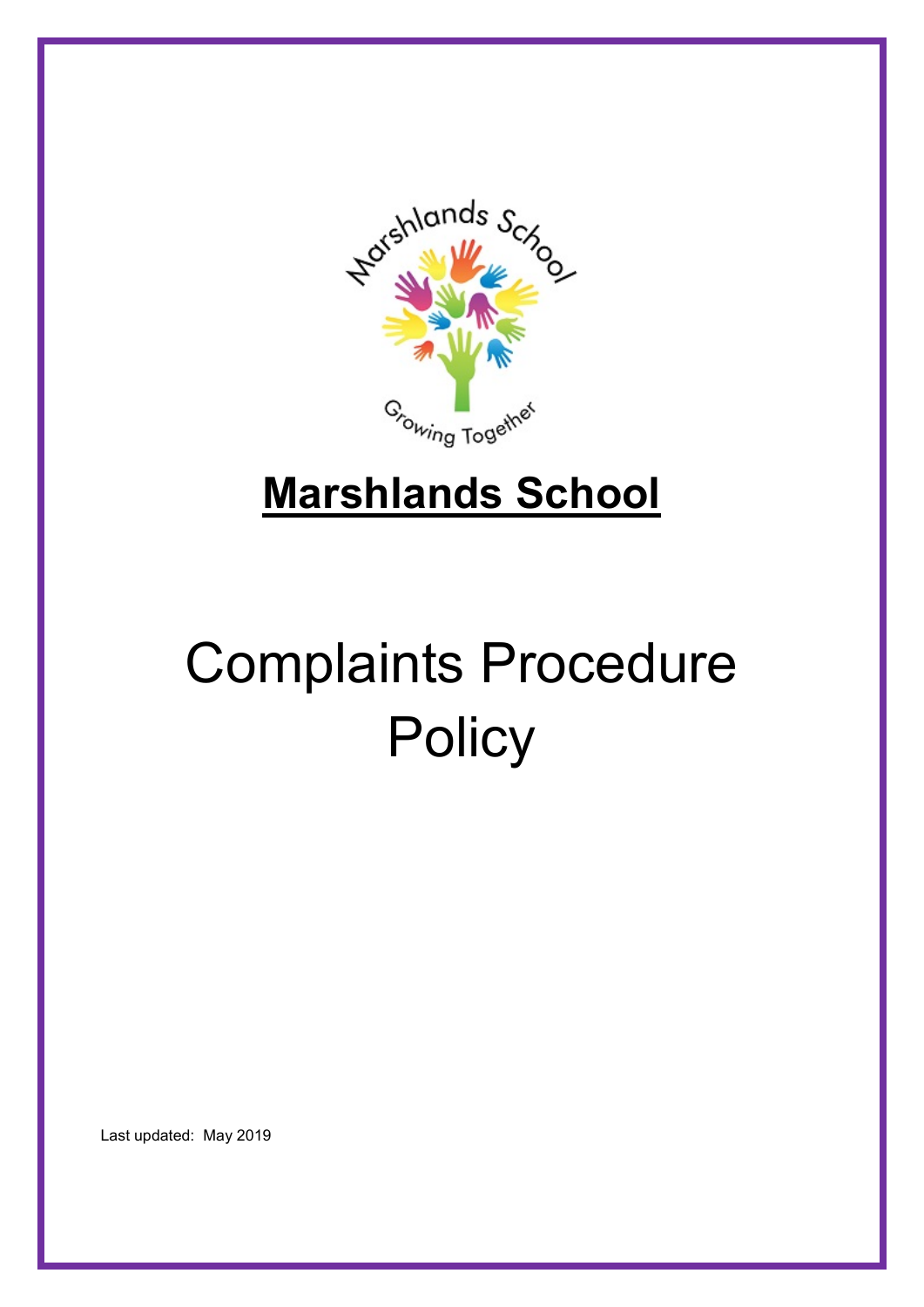# **Contents:**

#### **[Statement of intent](#page-18-0)**

- 1. [Legal framework](#page-2-0)
- 2. [Definition](#page-3-0)
- 3. [Roles and responsibilities](#page-3-1)
- 4. [Making a complaint](#page-6-0)
- 5. [Complaints procedure](#page-7-0)
- 6. [Interviewing witnesses](#page-9-0)
- 7. [Recording a complaint](#page-9-1)
- 8. [Complaints not covered by this procedure](#page-10-0)
- 9. [Exceptional circumstances](#page-11-0)
- 10. [Serial and persistent complainants](#page-11-1)
- 11. [Barring from the premises](#page-12-0)
- 12. [Standard of fluency complaints](#page-12-1)
- 13. [Role of the school complaints unit](#page-13-0)
- 14. [Availability](#page-14-0)
- 15. [Reviewing the procedure](#page-14-1)
- 16. Policy for Unreasonable Complaints

#### Appendices

- a) [Complaints Procedure Form](#page-16-0)
- b) [Example Letter to Complainant for a Stage Two](#page-17-0) Complaint
- c) [Example Letter for Complaints Against the Headteacher](#page-18-1)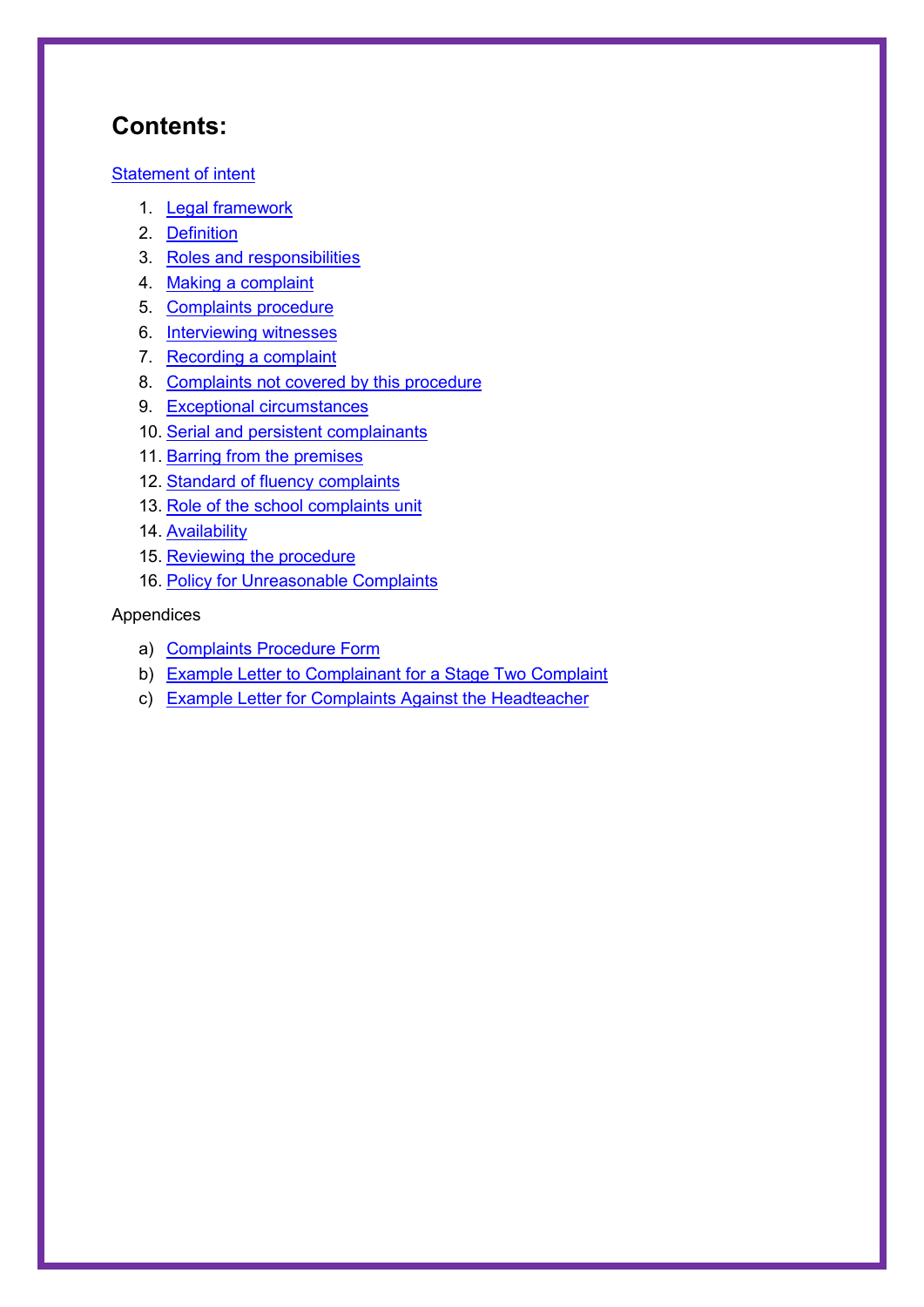#### **Statement of intent**

Marshlands School aims to resolve all complaints at the earliest possible stage and is dedicated to continuing to provide the highest quality of education possible throughout the procedure.

The Complaints Procedures Policy has been created to deal with any complaint against a member of staff or the school as a whole, relating to any aspects of the school or the provision of facilities or services.

Any person, including a member of the public, is able to make a complaint about the provision of facilities or services that the school provides. This policy outlines the procedure that the complainant and school must follow.

Once a complaint has been made, it can be resolved or withdrawn at any stage.

The Headteacher will be the first point of contact when following the complaints procedure.

Signed by:

<span id="page-2-0"></span>

Headteacher Date: 22/05/2019 reviewed

Kallis

Chair of governors Date: 24/05/2018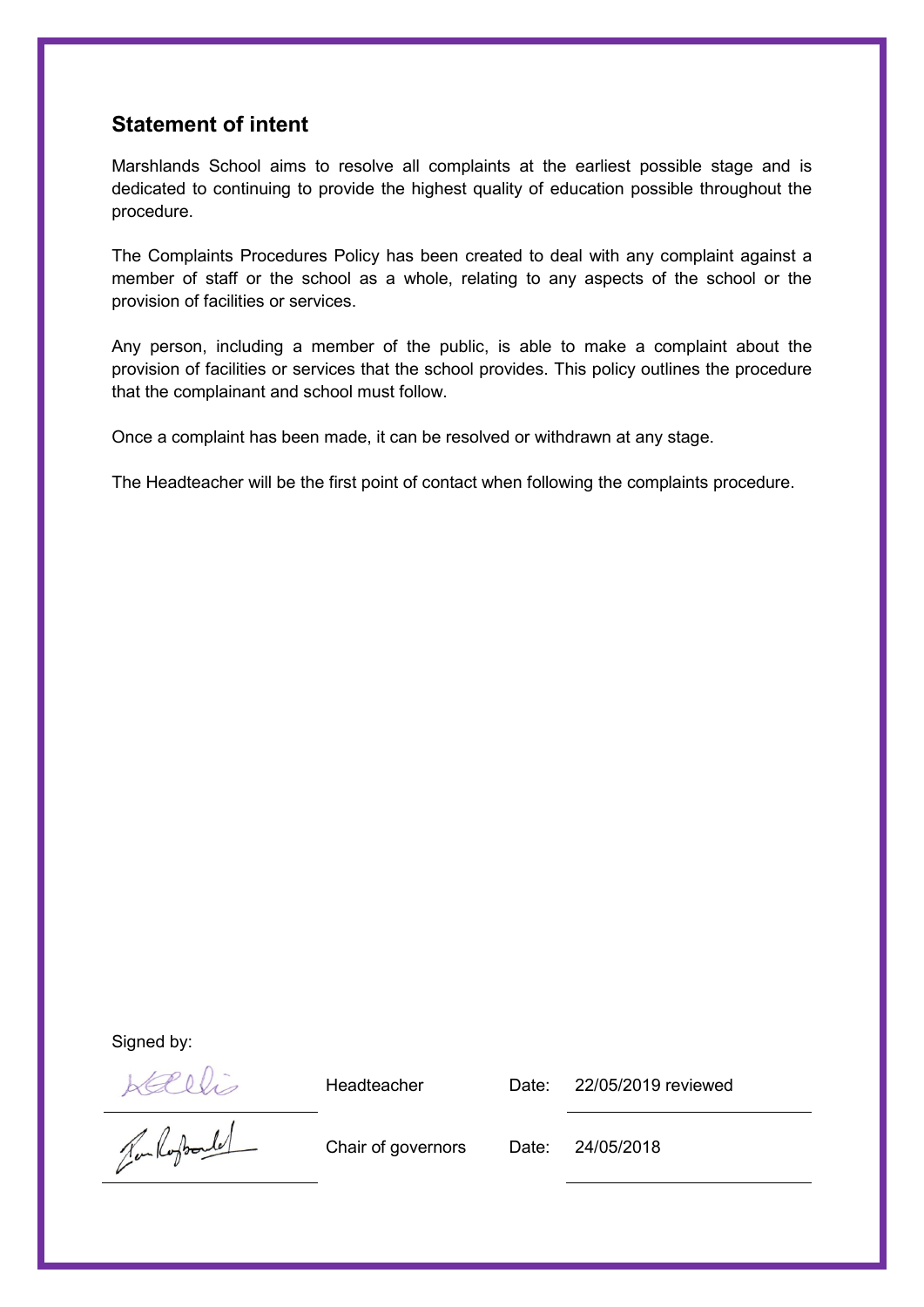# **1. Legal framework**

- 1.1. This policy has due regard to statutory legislation, including, but not limited to, the following:
	- The Education Act 2002
	- The Freedom of Information Act 2000
	- The Immigration Act 2016
	- The Equality Act 2010
	- The General Data Protection Regulation (GDPR)
	- The Education (Pupil Information) (England) Regulations 2005
	- The School Information (England) (Amendment) Regulations 2016
- 1.2. This policy also has due regard to guidance including, but not limited to, the following:
	- DfE 'Best Practice Advice for School Complaints Procedures 2016' 2016
	- HM Government 'Code of practice on the English language requirement for public sector workers' 2016

#### <span id="page-3-0"></span>**2. Definition**

- 2.1. For the purpose of this policy, a "complaint" can be defined as 'an expression of dissatisfaction' which can be regarding actions taken or a perceived lack of action.
- 2.2. Complaints can be resolved formally or informally dependent on the complainant's choice.
- 2.3. A concern can be defined as 'an expression of worry or doubt' for which reassurance is sought.
- 2.4. Any complaint or concern will be taken seriously, whether formally or informally, and the appropriate procedures shall be taken.

**NB.** For the purpose of this policy, "concerns" will be classed and addressed as complaints. Any further references to "complaints" will include "concerns".

#### <span id="page-3-1"></span>**3. Roles and responsibilities**

- 3.1. The complainant will:
	- Co-operate with the school in seeking a solution to the complaint.
	- Express the complaint and their concerns in full at the earliest possible opportunity.
	- Promptly respond to any requests for information or meetings.
	- Ask for assistance as needed.
	- Treat any person(s) involved in the complaint with respect.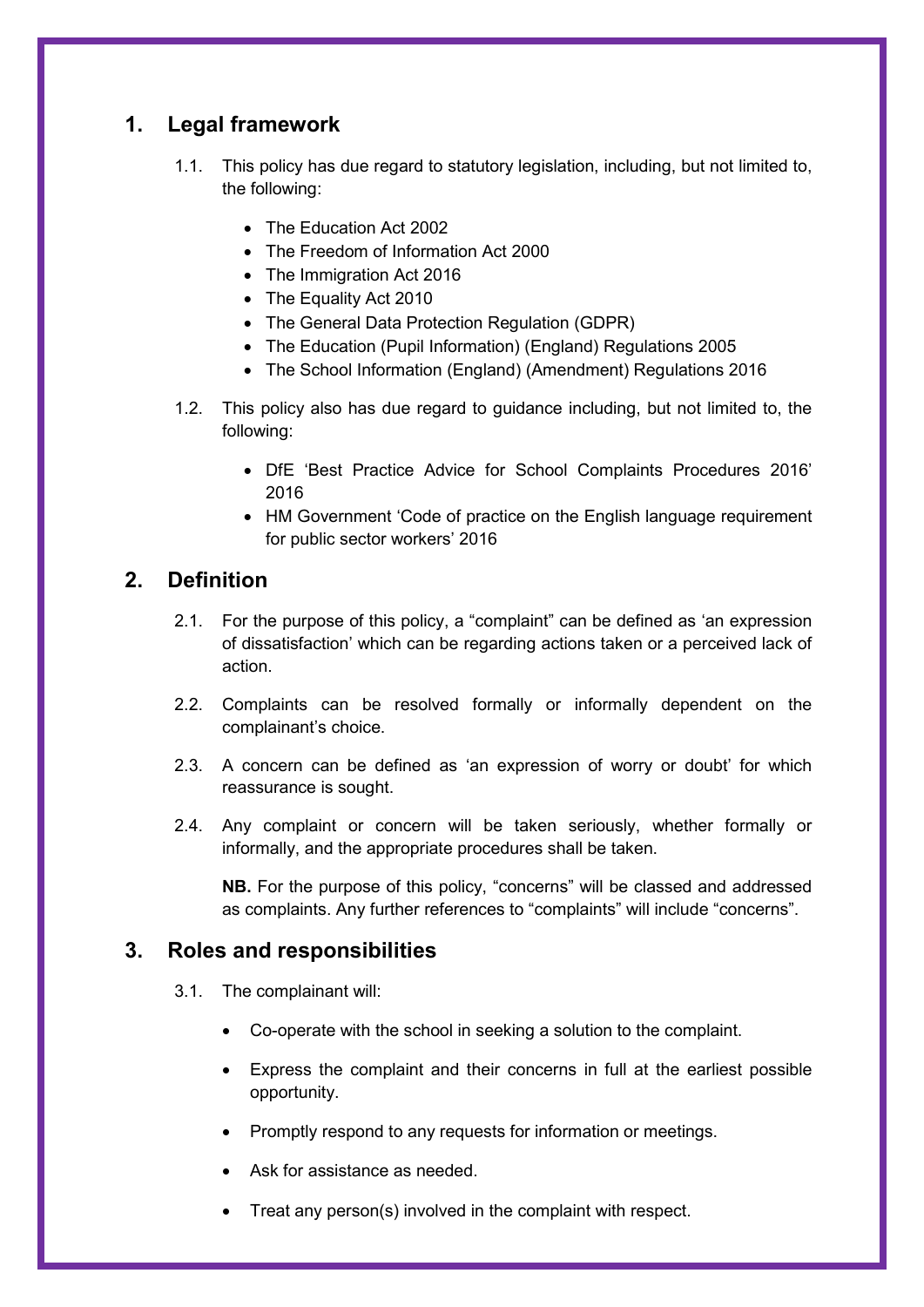- 3.2. The complaints co-ordinator will:
	- Ensure that all parties involved in the complaint are fully updated throughout each stage of the procedure.
	- Guarantee that all parties involved in the procedure are aware of any relevant legislation, including the Equality Act 2010, GDPR and Freedom of Information Act 2000.
	- Keep up-to-date records throughout the procedure.
	- Liaise with all parties involved to ensure the complaints procedure runs smoothly, including the headteacher, clerk and chair of governors.
	- Be aware of issues in regards to sharing third party information.
	- Understand the complainant's need for additional support, including interpretation support, and will be aware of any issues concerning this.
- 3.3. The investigator is involved in stages one and two of the procedure. Their role includes:
	- Providing a sensitive and thorough interviewing process of the complainant in order to establish what has happened and who is involved.
	- Considering all records, evidence and relevant information provided.
	- Interviewing all parties that are involved in the complaint, including staff and children.
	- Analysing all information in a comprehensive and fair manner.
	- Liaising with the complainant and complaints co-ordinator to clarify an appropriate resolution to the problem.
	- Identifying and recommending solutions and courses of actions to take.
	- Being mindful of timescales and ensuring all parties involved are aware of these timescales.
	- Responding to the complainant in a clear and understandable manner.
- 3.4. The panel chair will:
	- Ensure that the meeting is minuted.
	- Explain the remit of the panel to the complainant.
	- Ensure that all issues are addressed and that outcomes are reached based on facts and evidence.
	- Help to put at ease and console individuals involved who are not used to speaking at such hearings, particularly any children involved.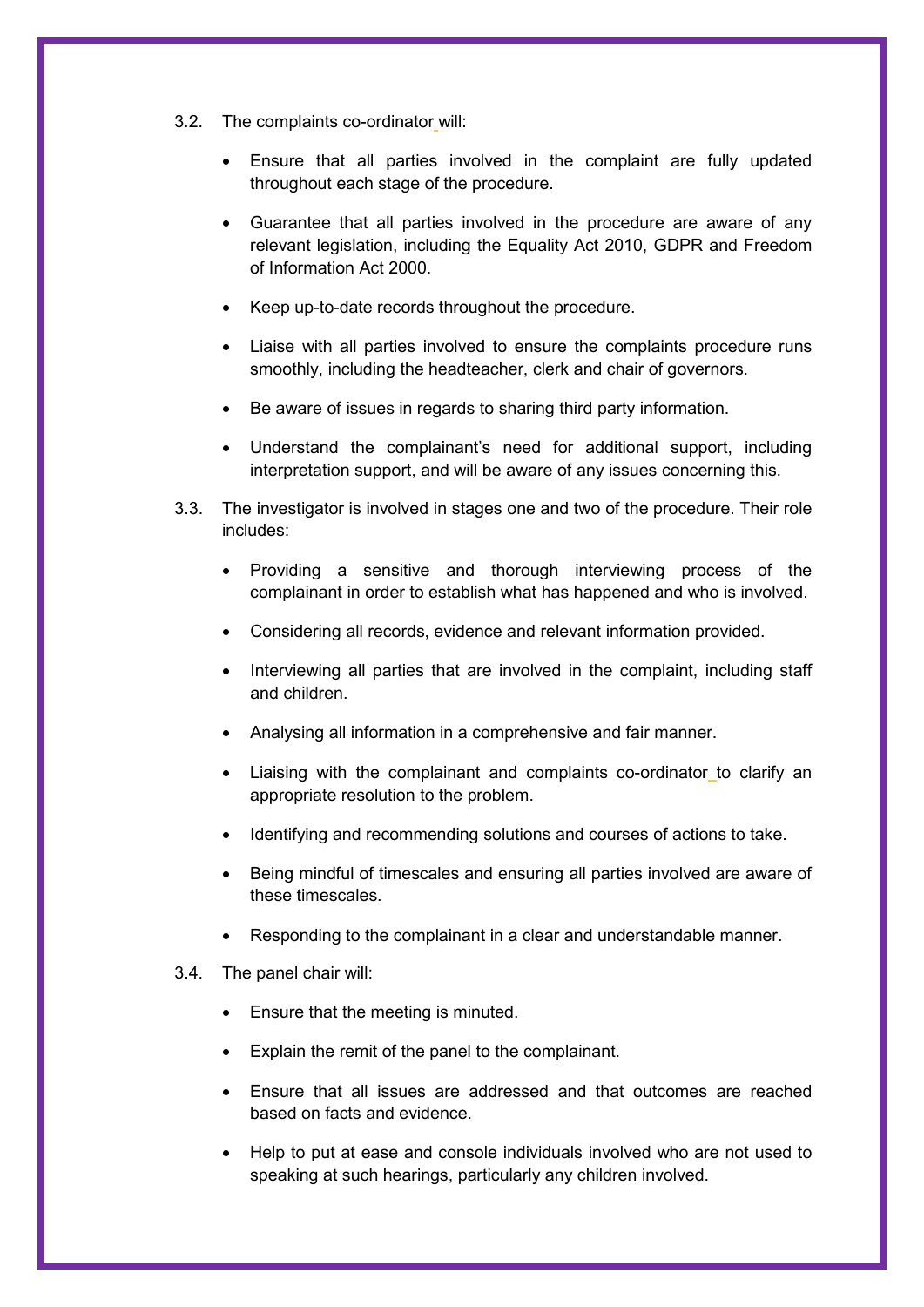- Conduct the hearing in an informal manner, ensuring that everyone is treated with respect and courtesy.
- Ensure that the room's layout and setting is informal and non-adversarial, yet still sets the appropriate tone.
- Confirm that no member of the panel has previously been involved in the earlier stages of the procedure or has an external interest in the outcome of the proceedings.
- Give both the complainant and the school the opportunity to state their case and seek clarity without undue interruption.
- Provide copies of any written material or evidence to everyone in attendance of the meeting, ensuring that everyone has seen the necessary material.
- Organise a short adjournment of the hearing if required.
- Continuously liaise with the clerk and complaints co-ordinator to ensure the procedure runs smoothly.
- Help to provide the support necessary where the complainant is a child.
- 3.5. All panel members will be aware that:
	- The review panel hearing is independent and impartial.
	- No individual with prior involvement in the complaint, or the circumstances surrounding it, is permitted to sit on the panel.
	- The aim of the panel is to achieve a reasonable resolution and, ultimately, attain reconciliation between the parties involved.
	- Reconciliation between the school and complainant is not always achievable, and that it may only be possible to establish facts and make recommendations to reassure the complainant that their case has been taken seriously.
	- The panel can:
		- − Dismiss or uphold the complaint, in whole or in part.
		- − Decide on appropriate action to be taken.
		- − Recommend changes that the school can make to prevent reoccurrence of the problem.
	- Complainants may feel nervous or inhibited in a formal setting and, therefore, the proceedings should be as welcoming as possible.
	- When a child is present at the hearing, extra care needs to be taken to ensure that the child does not feel intimidated, as well as ensuring the child's view is represented equally.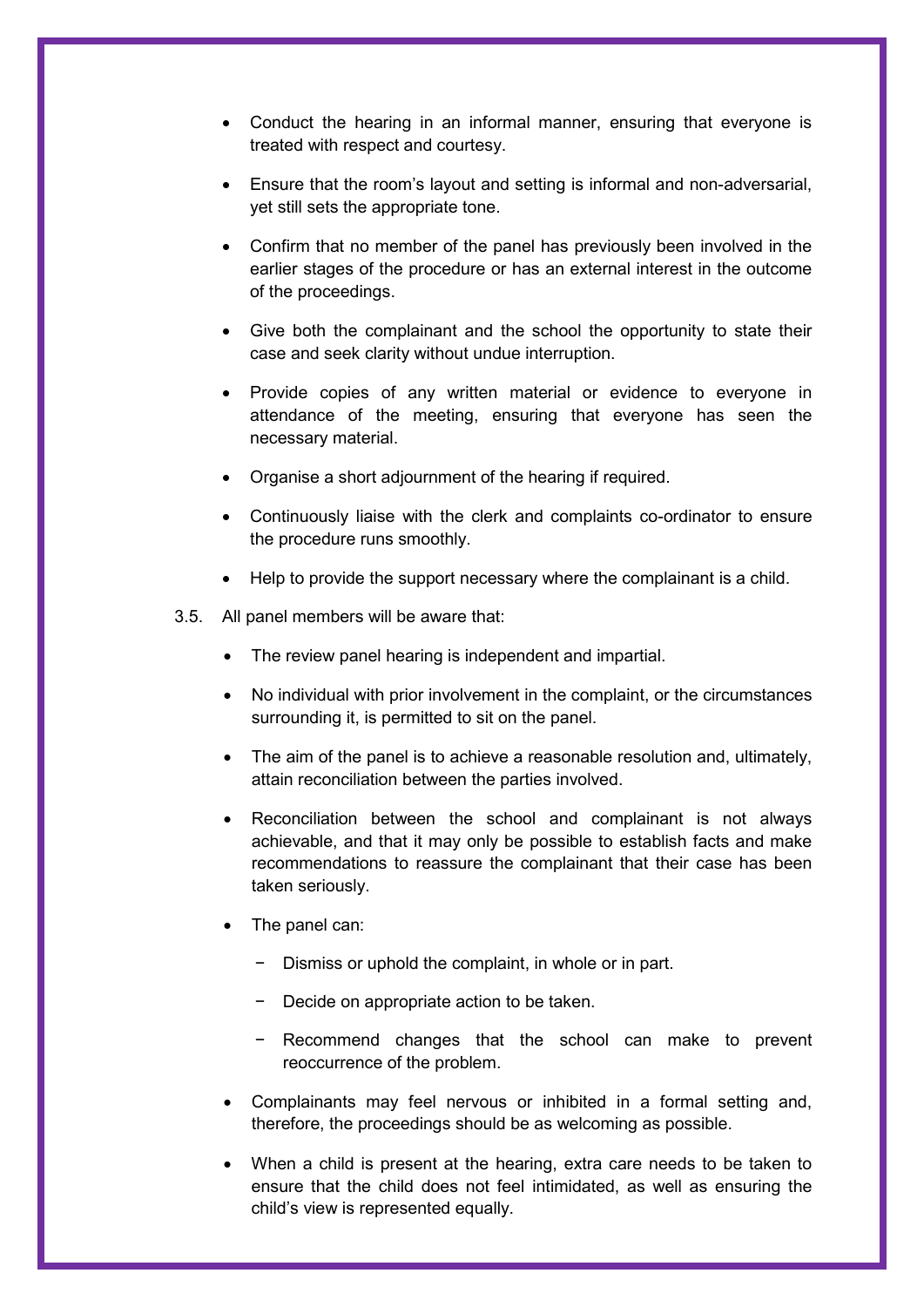#### 3.6. The panel clerk will:

- Continuously liaise with the complaints co-ordinator.
- Record the proceedings.
- Set the date, time and venue of all hearings, ensuring that this is appropriate, convenient and accessible to all parties involved.
- Collate all written material or evidence involved and send it to the parties involved in timely advance of the hearing.
- Greet all parties as they arrive at the hearing.
- Ensure that the minutes of the panel hearing are circulated.
- Notify the relevant parties of the panel's decision and any other actions to be taken.

#### <span id="page-6-0"></span>**4. Making a complaint**

- 4.1. The school will ensure that all aspects of the complaints procedure are:
	- Easily accessible and publicised.
	- Simple to understand and put into practice.
	- Impartial and fair to all parties involved.
	- Respectful of confidentiality duties.
	- Continuously under improvement, using information gathered during the procedure to inform the school's senior management team.
	- Fairly investigated, by an independent person when necessary.
	- Used to address all issues in order to provide appropriate and effective responses where necessary.
- 4.2. Complaints are expected to be made as soon as possible after an incident arises in order to amend the issue in an appropriate timescale.
- 4.3. Marshlands School upholds a three-month time limit in which a complaint can be lodged regarding an incident.
- 4.4. Complaints made outside this time limit will not be automatically refused and exceptions will be considered.
- 4.5. In the case of any timescales changing, all parties involved will be informed of the changes in a timely manner.
- 4.6. Complaints should be made using the appropriate channels of communication, including the use of the [Complaints Procedure Form.](#page-16-0)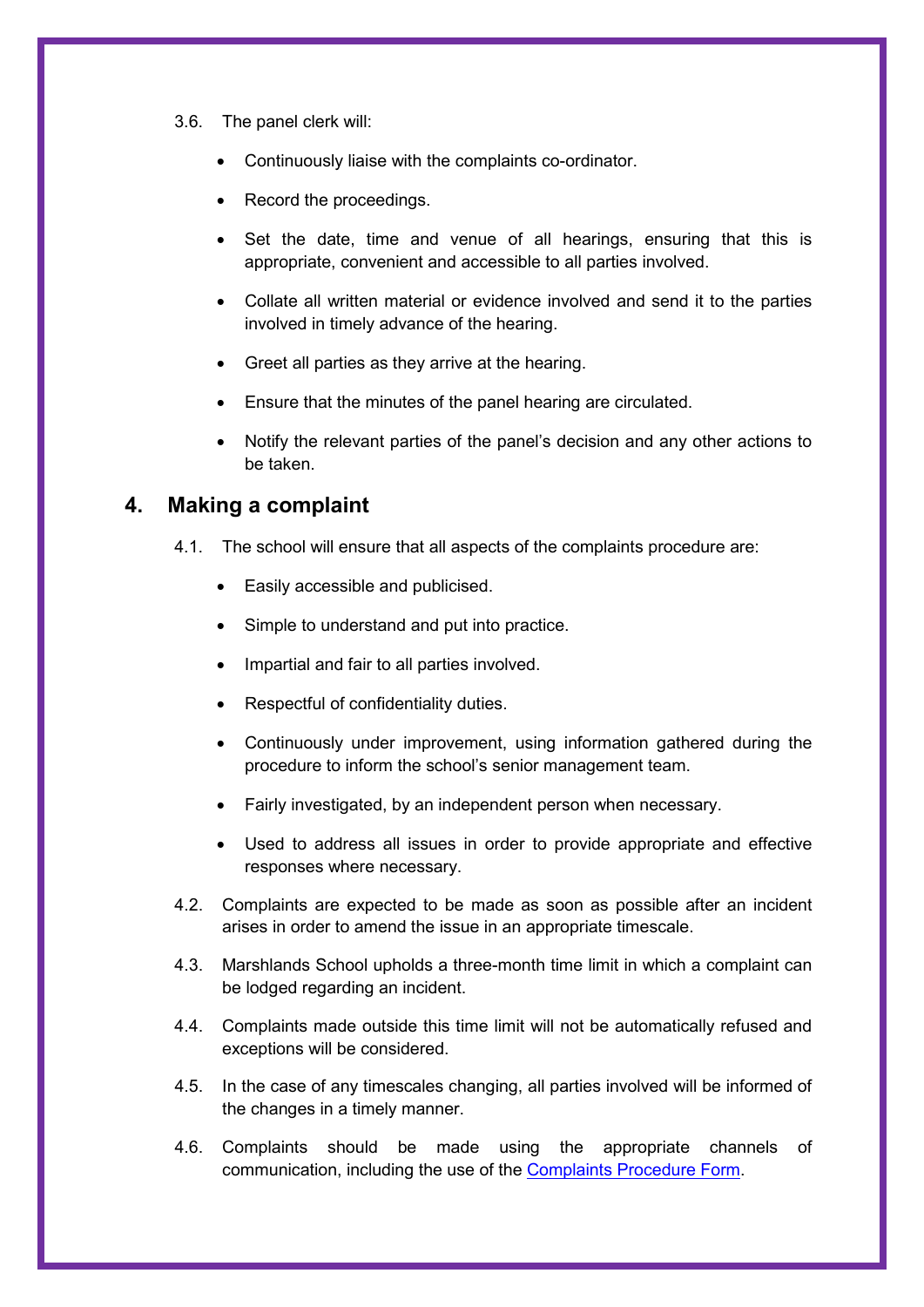- All complaints shall be considered whether made in person, by telephone, in writing or electronically via email.
- 4.7. A complaint can progress to the next stage of the procedure even if it is not viewed as "justified". All complainants are given the opportunity to fully complete the complaints procedure.
- 4.8. Any complaint made against the headteacher shall be initially dealt with by the chair of governors.
- 4.9. Any complaint made against the chair of governors or any other member of the governing board should be made in writing to the clerk to the governing board.

#### <span id="page-7-0"></span>**5. Complaints procedure**

#### **Stage one – Informal complaint made to a member of staff**

- 5.1. The member of staff can discuss the complaint with the headteacher or complaints co-ordinator in order to seek support.
- 5.2. If the complaint concerns the headteacher, the complaints co-ordinator should be informed and will need to handle the complaint. The complainant can then be referred to the chair of the governing board.
- 5.3. In case a complaint is made initially to a governor, the complainant should be referred to the appropriate person. The governor in question should not act alone on a complaint outside the procedure; if they do, they cannot be involved if the complaint is subject to a hearing at a later stage of the procedure.
- 5.4. Within 15 school days, the complainant and the relevant member of staff should discuss the issue in a respectful and informal manner to seek a mutual resolution.
- 5.5. If an appropriate resolution cannot be sought at this informal level, or if the complainant is dissatisfied with the outcome following the initial discussions, the complainant may wish to proceed to the next level of the procedure.

#### **Stage two – Formal complaint made to the headteacher**

- 5.6. Stage two of the process will be completed within 15 school days. Where the situation is recognised as complex, and it is deemed to be unable to be resolved within this timescale, the headteacher will contact the complainant to inform them of the revised target date via a written notification.
- 5.7. An appointment with the headteacher should be made, as soon as reasonably practical, in order to avoid any possible worsening of the situation.
- 5.8. If the complaint is against the headteacher, the complainant will initially need to write, in confidence, to the chair of the governing board. The chair will seek to resolve the issue informally before moving directly to stage three of the procedure.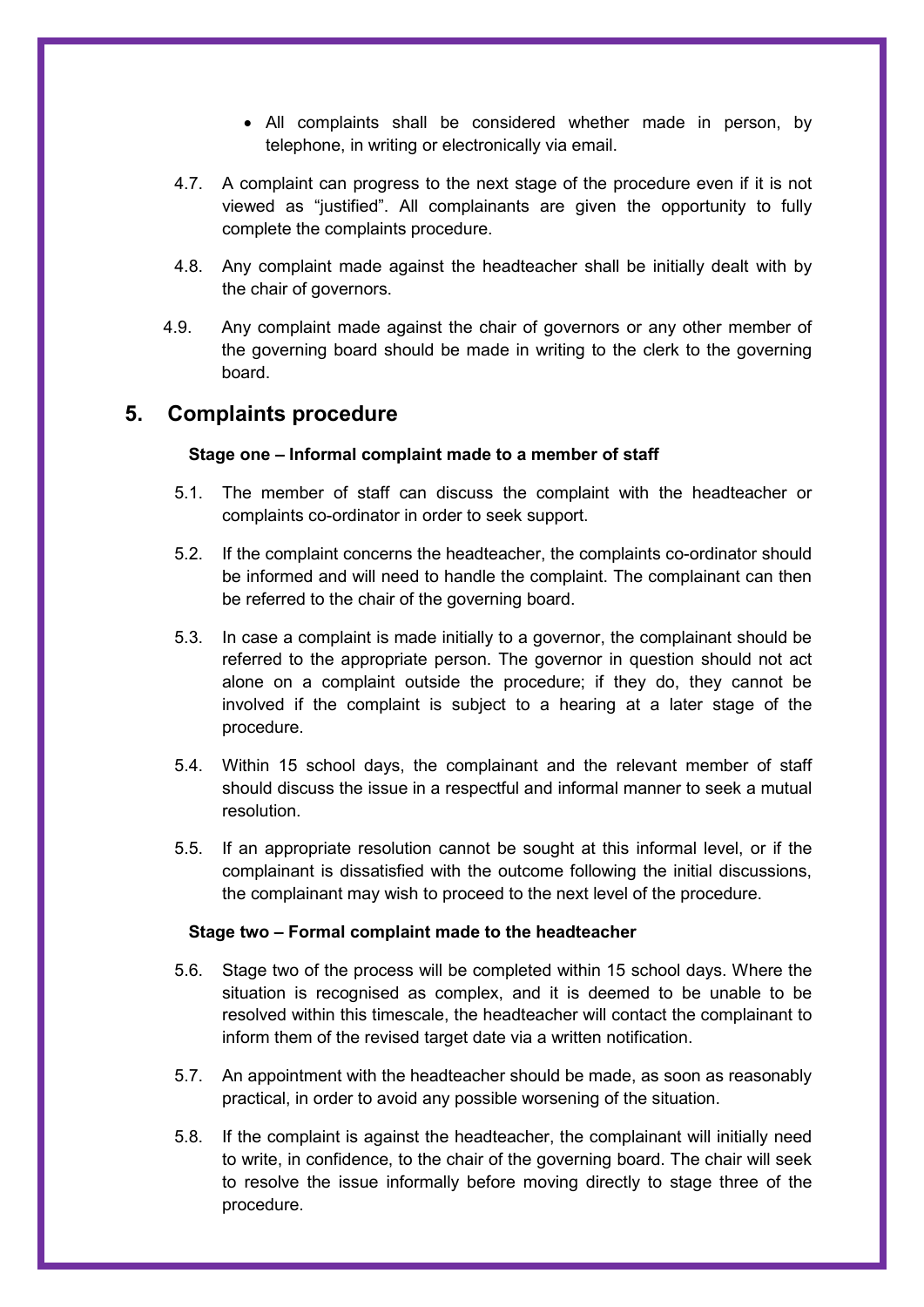- 5.9. In terms of a complaint being made against a member of staff, the headteacher will discuss the issue with the staff member in question. Where necessary, the headteacher will conduct interviews with any relevant parties, including witnesses and children, and take statements from those involved.
- 5.10. All discussions shall be recorded by the headteacher and findings and resolutions will be communicated to the complainant either verbally or in writing.
- 5.11. Once all facts are established, the headteacher shall contact the complainant in writing with an explanation of the decision.
- 5.12. Any further action the school plans to take to resolve the issue will be explained to the complainant in writing.
- 5.13. If the complainant is not satisfied with the outcome suggested, the procedure will progress to stage three.

#### **Stage three – Complaints appeal panel (CAP)**

- 5.14. Following receipt of a stage two outcome, the complaint should be made in writing to the chair of governors within 10 school days.
- 5.15. Written acknowledgement of the complaint will be made within three school days. This will inform the complainant that a CAP will hear the complaint within 20 school days.
- 5.16. The chair of governors, or other nominated governor, will convene a CAP comprising:
	- Three members of the governing board. .
- 5.17. If the whole governing board is aware of the substance of a complaint before the CAP has been completed, an independent panel should be arranged to hear the complaint.
- 5.18. If the complainant believes there is likely to be bias in the proceedings, they reserve the right to request an independent panel.
	- The school will consider the request but ultimately the decision is made by the governing board.
- 5.19. 5 days' notice will be given to all parties attending the CAP, including the complainant.
- 5.20. Prior to the hearing, the chair of governors will have written to the complainant informing them of how the review will be conducted. The headteacher will also have a copy of this letter.
- 5.21. At the hearing, all participants will be given the opportunity to put their case across and discuss any issues.
- 5.22. The CAP will consider issues raised in the original complaint and any issues which have been highlighted during the complaints procedure.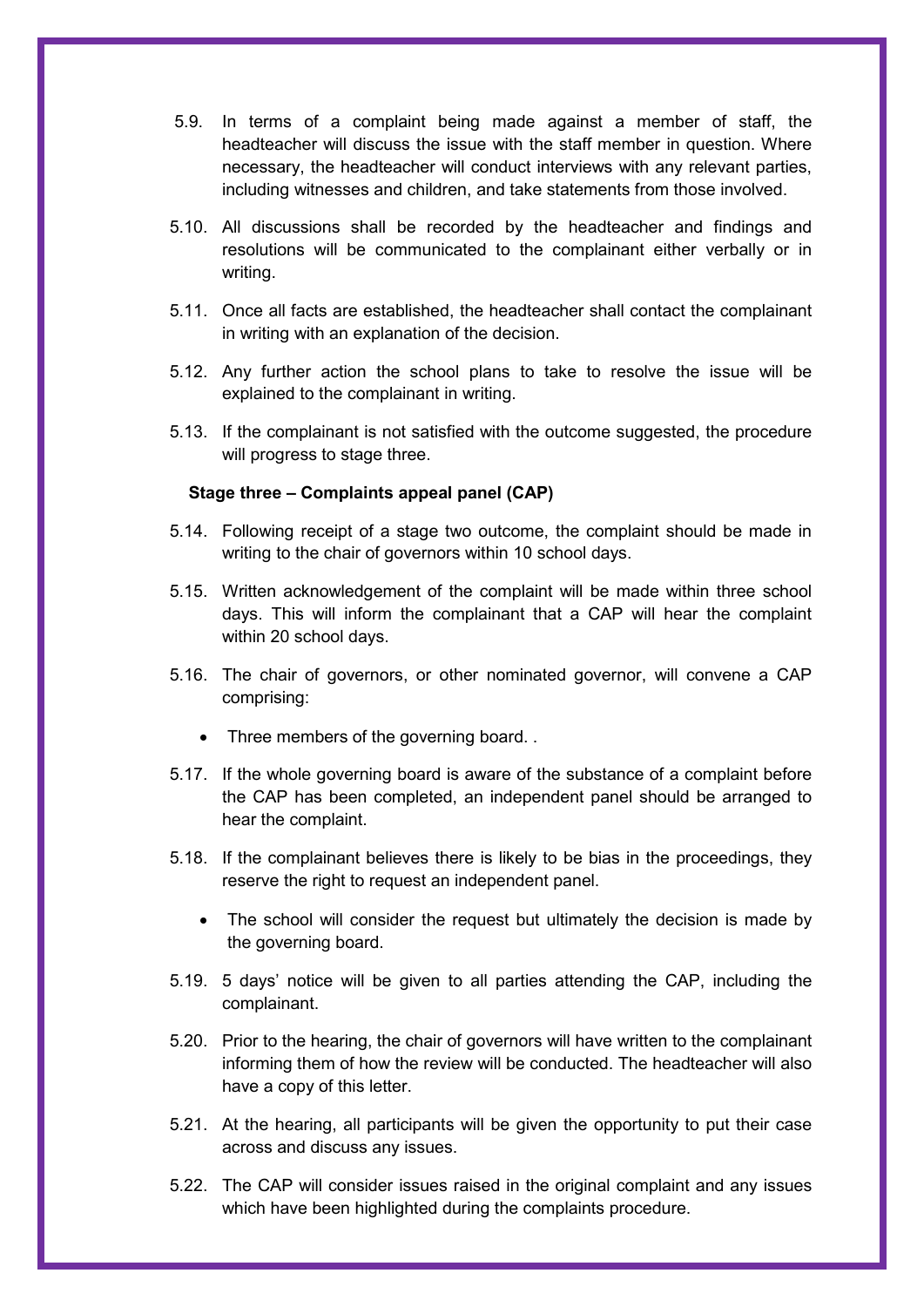5.23. The meeting should allow for:

- The complainant to be present and accompanied at the hearing if they wish.
- The complainant to explain their complaint and the headteacher to explain the reasons for their decision.
- The complainant to question the headteacher, and vice versa, about the complaint.
- Any evidence, including witnesses who have been prior approved by the chair of the CAP, to be questioned.
- Members of the CAP to question both the complainant and the headteacher.
- Final statements to be made by both parties involved.
- 5.24. The complainant will receive a written response explaining the panel's findings and recommendations within 15 school days. This letter will also explain whether there are any further rights of appeal and to whom they need to be addressed.
- 5.25. Where relevant, the person complained about will receive a summary of the panel's findings and recommendations.

#### <span id="page-9-0"></span>**6. Interviewing witnesses**

- 6.1. When interviewing children in order to gather information regarding a complaint, the interview should be conducted in the presence of another member of staff or, in the case of serious complaints, e.g. where the possibility of criminal investigation exists, in the presence of their parents.
- 6.2. The school will ensure that the conduction of interviews does not prejudice an LA designated officer's (LADO), or police, investigation.
- 6.3. The school understands the importance of ensuring a friendly and relaxed area which is free from intimidation.
- 6.4. All children interviewed will be made fully aware of what the interview concerns and their right to have someone with them.
- 6.5. Staff are allowed a colleague to support them at their interview. The colleague must not be anyone likely to be interviewed themselves, including their line manager.
- 6.6. The interviewer will not express opinions in words or attitude, so as to not influence the interviewee.
- 6.7. The interviewee will sign a copy of the transcription of the interview.

#### <span id="page-9-1"></span>**7. Recording a complaint**

- 7.1. A written record shall be kept of any complaint made, whether made via phone, in person or in writing, detailing:
	- The main issues raised, the findings and any recommendations.
	- Whether the complaint was resolved following an informal route, formal route or panel hearing.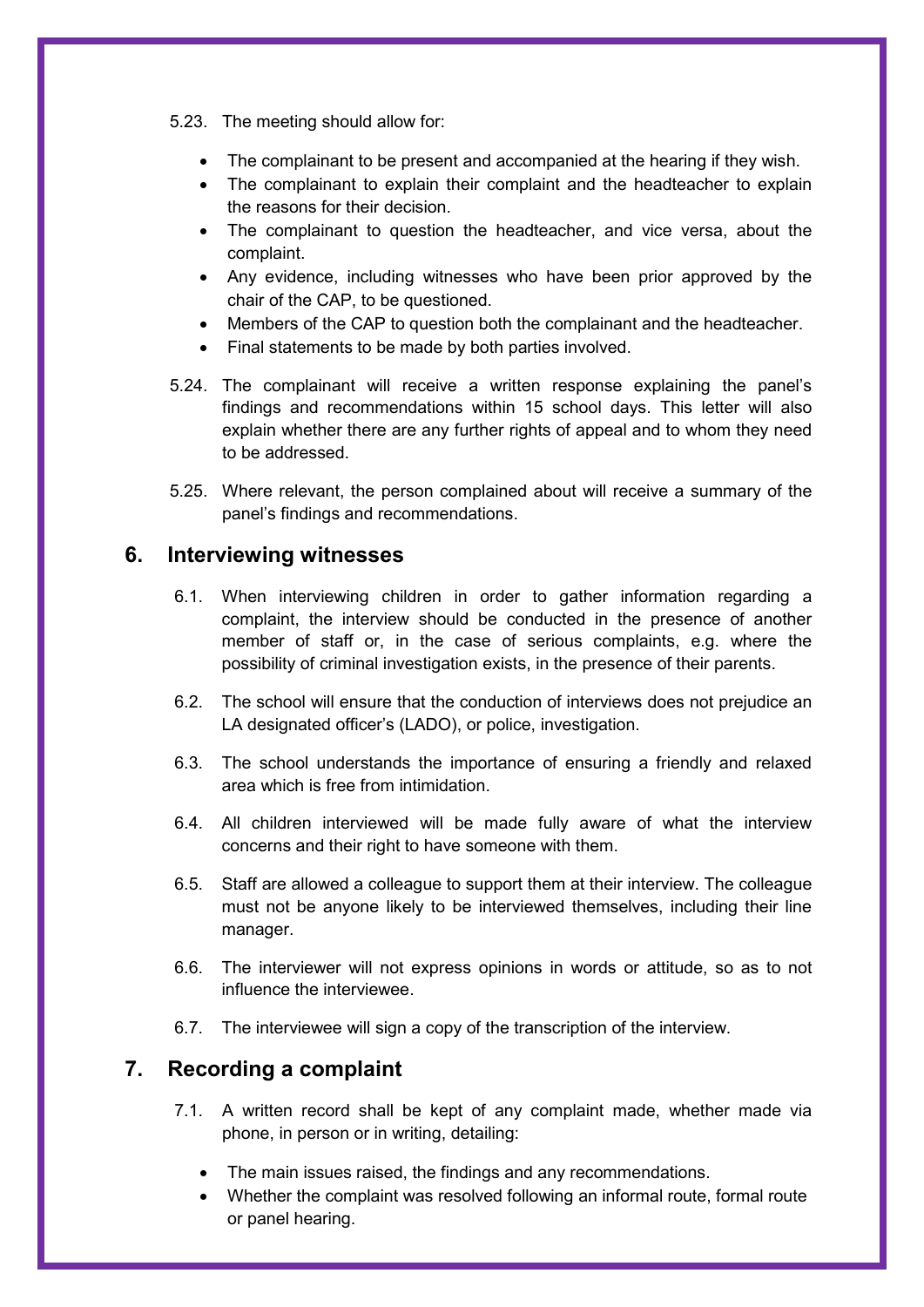- Actions taken by the school as a result of the complaint (regardless of whether the complaint was upheld).
- 7.2. All records are made available for inspection on the school premises by the headteacher.
- 7.3. The school holds the right to use recording devices, where appropriate, to ensure all parties involved are able to review the discussions at a later date.
- 7.4. Where there are communication difficulties or disabilities, the school may provide recording devices to ensure the complainant is able to access and review the discussions at a later point
- 7.5. Details of any complaint made shall not be shared with the entire governing board unless completely necessary, in case an independent panel is needed to hear the complaint.
- 7.6. Complainants have a right to access copies of these records under the GDPR and the Freedom of Information Act 2000.
- 7.7. The school will hold all records of complaints centrally. Correspondence, statements and records relating to individual complaints are kept confidential except where the Secretary of State or a body conducting an inspection requests to access them.

#### <span id="page-10-0"></span>**8. Complaints not covered by this procedure**

- 8.1. Complaints regarding the following topics should be directed to the LA:
	- Statutory assessments of SEND
	- School re-organisation proposals
	- Matters which may require a child protection investigation
	- Admissions to schools
- 8.2. Complaints concerning admissions will be directed to the appropriate admissions authority.
- 8.3. Complaints about children being excluded from the school should be dealt with by following the process explained at: [https://www.gov.uk/school](https://www.gov.uk/school-discipline-exclusions/exclusions)[discipline-exclusions/exclusions](https://www.gov.uk/school-discipline-exclusions/exclusions)
- 8.4. The school has an internal whistleblowing procedure for all employees and voluntary staff. Complaints of this nature should not be addressed using this complaints procedure. These concerns can be directed to Ofsted by telephone on: 0300 123 3155 or via email at: [whistleblowing@ofsted.gov.uk](mailto:whistleblowing@ofsted.gov.uk)
	- 8.5. Staff grievances and disciplinary procedures will be dealt with using the school's internal grievance procedure. In these cases, complainants will not be informed of the outcome of any investigations.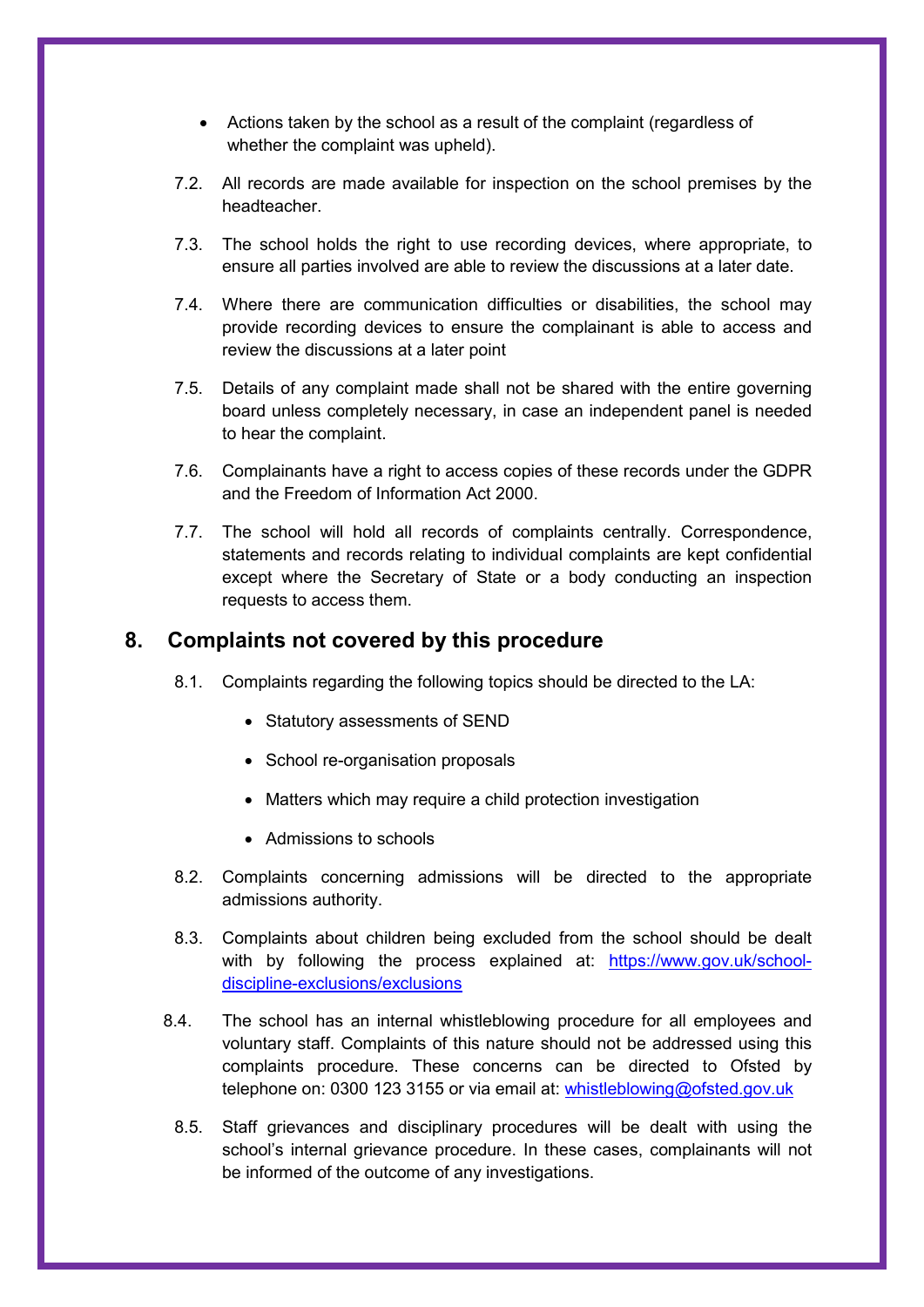8.6. This complaints procedure is not to be used when addressing any complaints made about services provided by a third party who may use the school premises or facilities. All complaints concerning this should be directed to the service provider.

#### <span id="page-11-0"></span>**9. Exceptional circumstances**

- 9.1. If the complaint suggests that a child has been at risk of significant harm through violence, emotional abuse, sexual harassment or neglect, it may be referred without further notice to Children's Social Care and/or to the LA.
- 9.2. If a social services authority decides to investigate a situation, the headteacher or governing board may postpone the complaints procedure.
- 9.3. Where a matter can be resolved through a legal appeal, it will not be considered as a formal complaint. The key areas are: admissions decisions, certain decisions relating to formal assessment of SEND, and decisions to permanently exclude a child.

#### <span id="page-11-1"></span>**10. Serial and persistent complainants**

- 10.1. The school will act in a manner they believe to be appropriate when dealing with an individual who consistently makes the same complaints or who continuously asks the school to reconsider their position.
- 10.2. If a complainant attempts to re-open an issue which has previously fully completed the complaints procedure, the chair of the governing board will inform the complainant that the matter is now closed.
- 10.3. If the complainant contacts the school regarding the same issue again, the complaint may be classed as 'serial' or 'persistent' and the school does not have an obligation to respond.
- 10.4. The school must ensure that a complaint is not classed as 'serial' before they have fully completed the complaints procedure.
- 10.5. The school will not take the decision to stop responding to an individual lightly. The school will ensure that:
- 10.6. They have previously taken every reasonable step to address the problem.
- 10.7. They have provided the complainant with a statement of their position.
- 10.8. The complainant is contacting the school repeatedly with the same complaint.
- 10.9. If the school believes that the complainant is continuously contacting the school to cause disruption or inconvenience, or if the complainant is being abusive or threatening, the school has the right to not respond to the correspondent.
- 10.10. Once the school decides to no longer respond to a complainant, the individual will be informed of this decision in writing.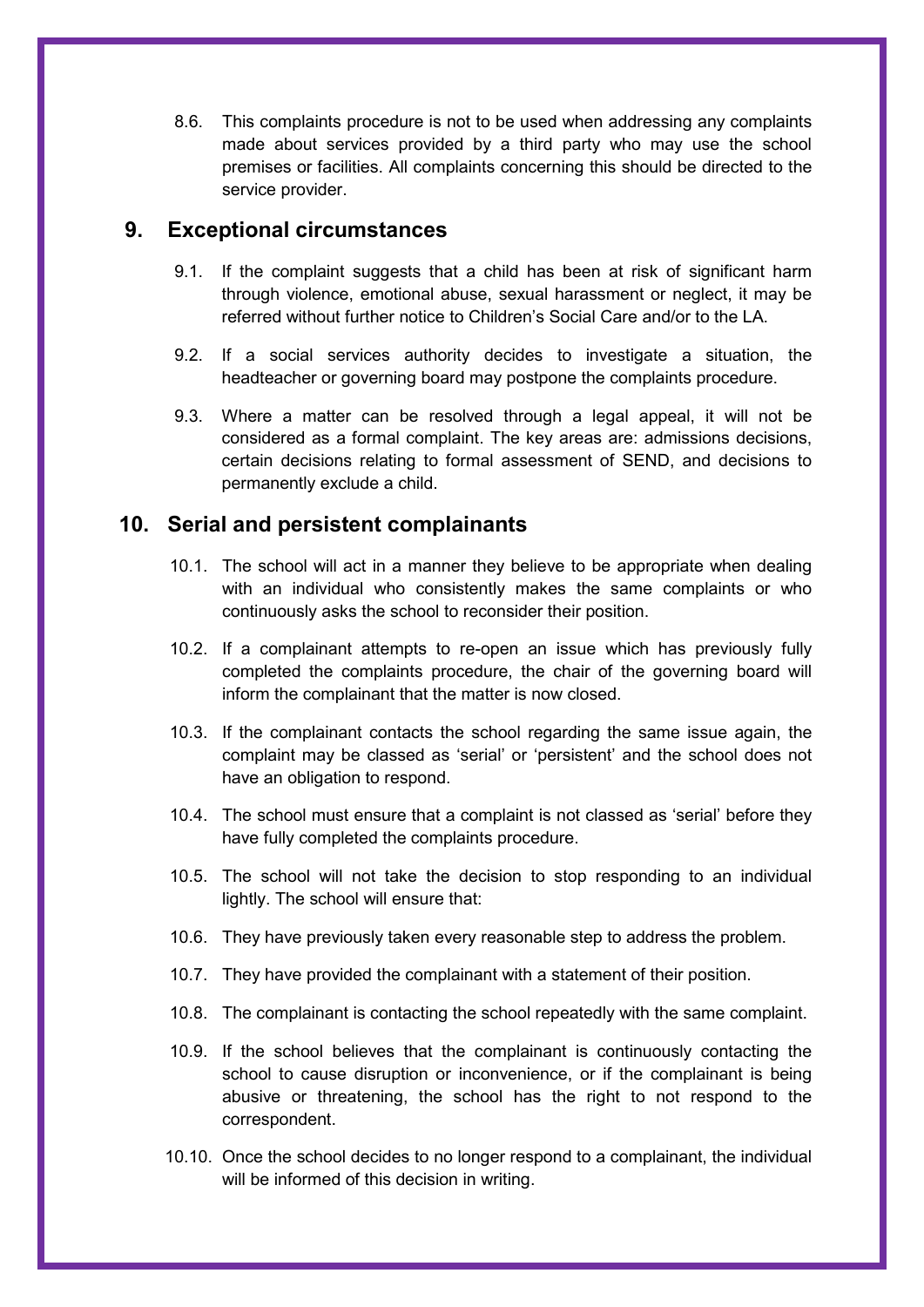- 10.11. If the school finds it difficult to deal with a complainant due to their unreasonable behaviour, then their complaint can be directed to the LA.
- 10.12. The complainant has the right to a third-party representative, such as the Citizens' Advice Bureau, throughout the complaints procedure.
- 10.13. Any new complaint made by a 'serial' complainant will be responded to.
- 10.14. Complainants hold the right to refer their complaint to their local MP. This would not make the individual a 'serial' or 'persistent' complainant.
- 10.15. The school will not deny any individual access to information that they have a right to under The Education (Pupil Information) (England) Regulations 2005.

#### <span id="page-12-0"></span>**11. Barring from the premises**

- 11.1. School premises are private property and therefore any individual can be barred from entering the premises.
- 11.2. If a parent's behaviour is cause for concern, a school can ask the individual to leave the premises.
- 11.3. The headteacher will notify the parties involved via writing, explaining that their implied licence for access to the premises has been temporarily revoked subject to any representations that the individual may wish to make.
- 11.4. The individual involved will be given the opportunity to formally express their views regarding the decision to bar them.
- 11.5. This decision to bar will be reviewed, taking into account any discussions following the incident.
- 11.6. If the decision is made to continue the bar, the individual will be contacted in writing, informing them of how long the bar will be in place.
- 11.7. Anyone wishing to make a complaint regarding a barring order can do so in writing, including email, to the headteacher or chair of governors.
- 11.8. Once the school's complaints procedure is completed, the only remaining avenue of appeal is through the Courts.

#### <span id="page-12-1"></span>**12. Standard of fluency complaints**

- 12.1. As members of a public authority, all staff are subject to the fluency duty imposed by the Immigration Act 2016, which requires staff members to have an appropriate level of fluency in English in order to teach pupils.
- 12.2. The school is free to determine the level of spoken communication necessary in order for staff members to develop effective performance, but it will be matched to the demands of the role in question.
- 12.3. The school will be satisfied that an individual has the necessary level of fluency appropriate for the role they will be undertaking, whether this is an existing or potential new member of staff.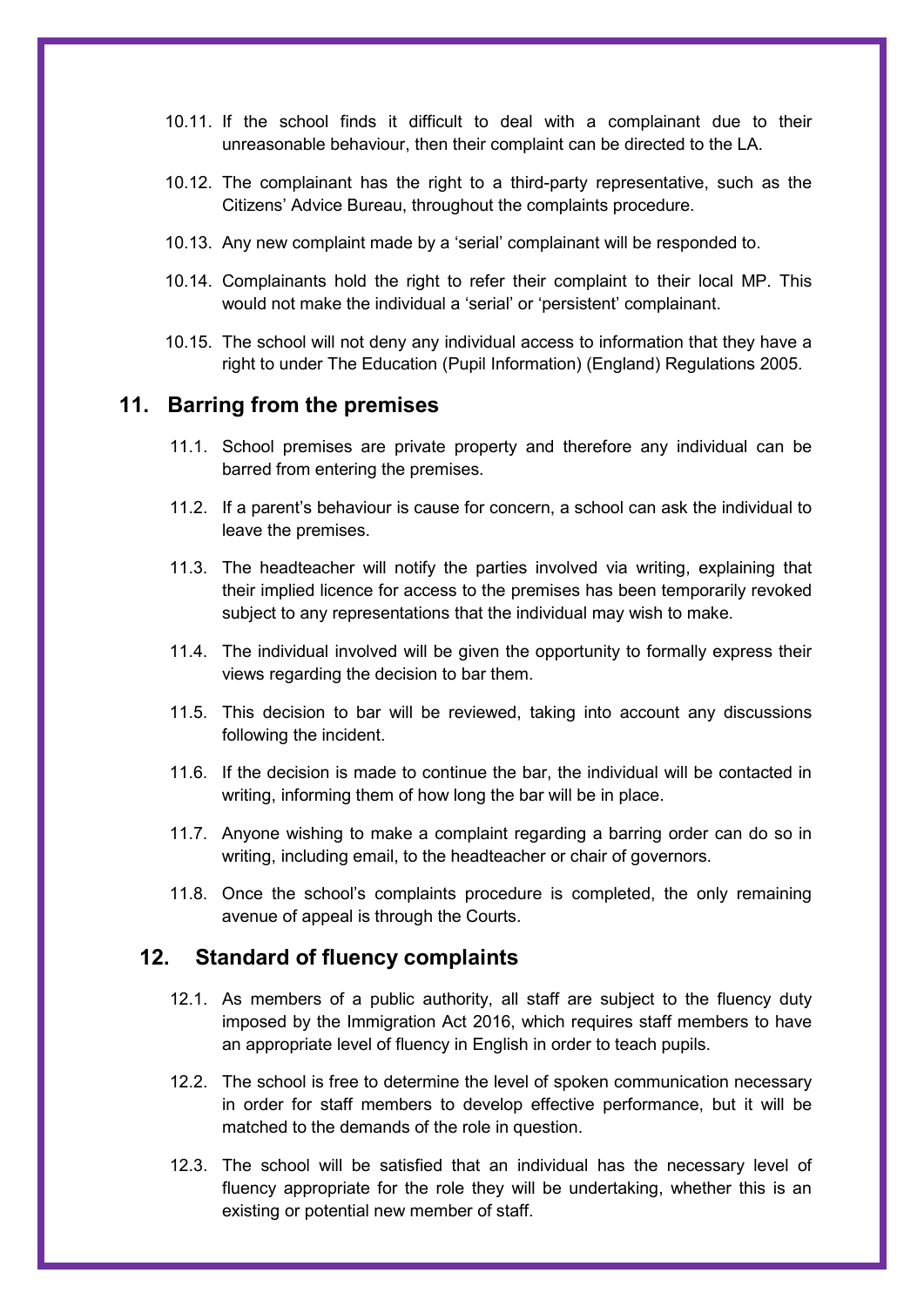- 12.4. If a member of the school community feels that a staff member has insufficient proficiency in spoken English for the performance of their role, they are required to follow the complaints procedure outlined in [section 5](#page-7-0) of this policy.
- 12.5. For the purpose of this policy, a **"legitimate complaint"** is one which is about the standard of spoken English of a member of staff; complaints regarding an individual's accent, dialect, manner or tone of communication are not considered legitimate complaints.
- 12.6. All legitimate complaints regarding the fluency duty will be handled in line with the processes outlined in this policy.
- 12.7. In addition to the processes outlined in this policy, the school will assess the merits of a legitimate complaint against the necessary standard of spoken English fluency required for the role in question.
- 12.8. To assess the merits, the school will undertake an objective assessment against clear criteria set out in the role specification or, against the level of fluency descriptors relevant to the role in question.
- 12.9. If the complaint is upheld, the school will consider what action is necessary to meet the fluency duty; this may include:
	- Specific training
	- Specific re-training
	- Assessment
	- Re-deployment
	- Dismissal
- 12.10. Appropriate support will be provided to staff to ensure that they are protected from vexatious complaints and are not subjected to unnecessary fluency testing.
- 12.11. Records of complaints regarding fluency will be kept in accordance with the processes outlined in [section 7](#page-9-1) of this policy.

#### <span id="page-13-0"></span>**13. Role of the school complaints unit (SCU)**

- 13.1. If a complainant remains dissatisfied once the complaint procedure has been completed, they have the right to refer their complaint to the Secretary of **State**
- 13.2. The Secretary of State will only intervene when they believe that the governing board has acted unlawfully or unreasonably.
- 13.3. The SCU will not overturn a school's decision about a complaint except in exceptional circumstances, such as the school acting unlawfully.
- 13.4. When making a final decision about a complaint, the school reserves the right to seek advice from the SCU on whether they are acting reasonably and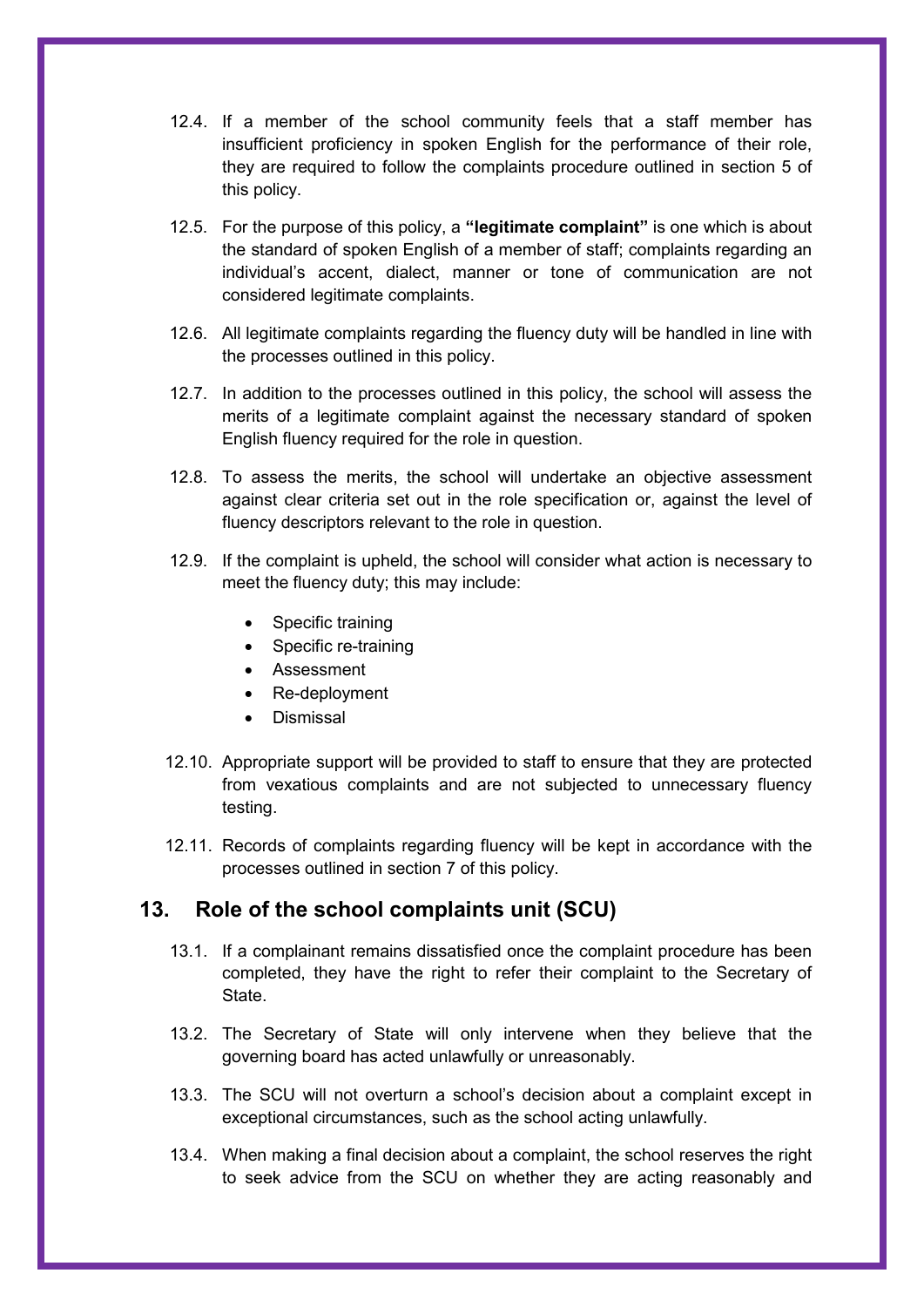lawfully; however, they will not be able to advise on how to resolve the complaint.

### <span id="page-14-0"></span>**14. Availability**

14.1. A copy of this Complaints Procedures Policy will be published on the school website in accordance with the School Information (England) (Amendment) Regulations 2016.

# <span id="page-14-1"></span>**15. Reviewing the procedure**

- 15.1. The complaints procedure will be reviewed every two years, taking into account the latest guidance issued by the DfE.
- 15.2. Responsibility for reviewing the procedure belongs to a committee of the governing board, an individual governor or the headteacher.
- 15.3. All projected review dates will be adhered to.
- 15.4. Information gathered through reviewing the complaints procedure will be used to continuously improve and develop the process.
- 15.5. The monitoring and reviewing of complaints will be used to help evaluate the school's performance.

# **16. Policy for Unreasonable Complainants**

16.1 Marshlands School is committed to dealing with all complaints fairly and impartially, and to providing a high quality service to those who complain. We will not normally limit the contact complainants have with the school; however, we do not expect our staff to tolerate unacceptable behaviour and will take action to protect staff from that behaviour, including that which is abusive, offensive or threatening.

The school defines unreasonable complainants as 'those who, because of the frequency or nature of their contacts with the school, hinder our consideration of their or other people's complaints'.

- 16.2 A complaint may be regarded as unreasonable when the person making the complaint:
	- Refuses to articulate their complaint or specify the grounds of a complaint or the outcomes sought by raising the complaint, despite offers of assistance.
	- Refuses to co-operate with the complaints investigation process while still wishing their complaint to be resolved.
	- Refuses to accept that certain issues are not within the scope of a complaints procedure.
	- Insists on the complaint being dealt with in ways which are incompatible with the adopted complaints procedure or with good practice.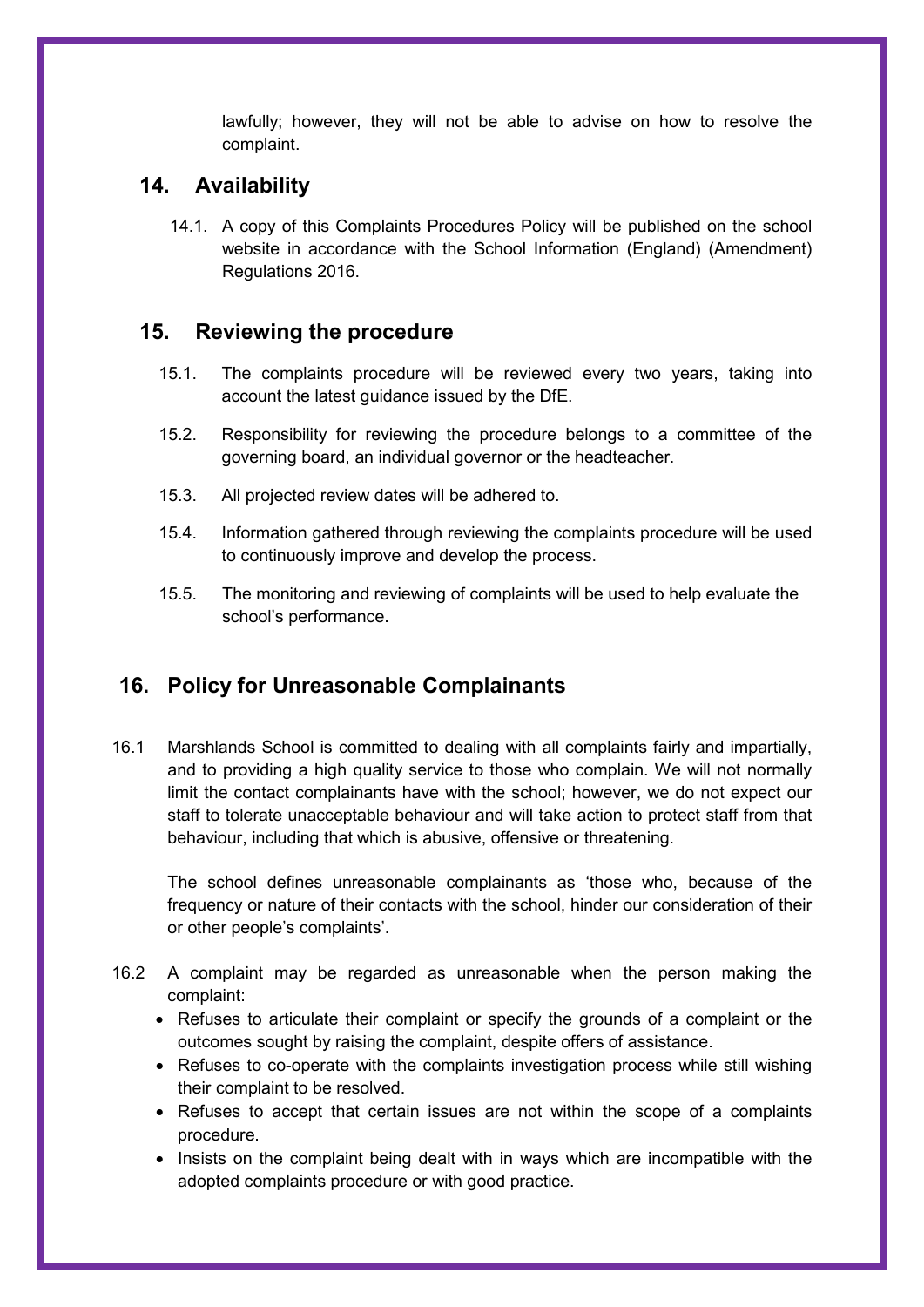- Introduces trivial or irrelevant information which the complainant expects to be taken into account and commented on, or raises large numbers of detailed but unimportant questions, and insists they are fully answered, often immediately and to their own timescales.
- Makes unjustified complaints about staff who are trying to deal with the issues, and seeks to have them replaced.
- Changes the basis of the complaint as the investigation proceeds.
- Repeatedly makes the same complaint (despite previous investigations or responses concluding that the complaint is groundless or has been addressed).
- Refuses to accept the findings of the investigation into that complaint where the school's complaints procedure has been fully and properly implemented and completed including referral to the DfE.
- Seeks an unrealistic outcome.
- Makes excessive demands on school time by frequent, lengthy, complicated and stressful contact with staff regarding the complaint in person, in writing, by email and by telephone while the complaint is being dealt with.
- 16.3 A complaint may also be considered unreasonable if the person making the complaint does so either face-to-face, by telephone or in writing or electronically:
	- Maliciously
	- Aggressively
	- Using threats, intimidation or violence
	- Using abusive, offensive or discriminatory language
	- Knowing it to be false
	- Using falsified information
	- Publishing unacceptable information in a variety of media such as in social media websites and newspapers
- 16.4 Complainants should limit the numbers of communications with a school while a complaint is being progressed. It is not helpful if repeated correspondence is sent (either by letter, phone, email or text) as it could delay the outcome being reached.
- 16.5 Whenever possible, the headteacher or chair of governors will discuss any concerns with the complainant informally before applying an 'unreasonable' marking.
- 16.6 If the behaviour continues, the headteacher will write to the complainant explaining that their behaviour is unreasonable and asking them to change it. For complainants who excessively contact the school causing a significant level of disruption, we may specify methods of communication and limit the number of contacts in a communication plan. This will usually be reviewed after six months.
- 16.7 In response to any serious incident of aggression or violence, the concerns and actions taken will be put in writing immediately and the police informed. This may include banning an individual from the premises.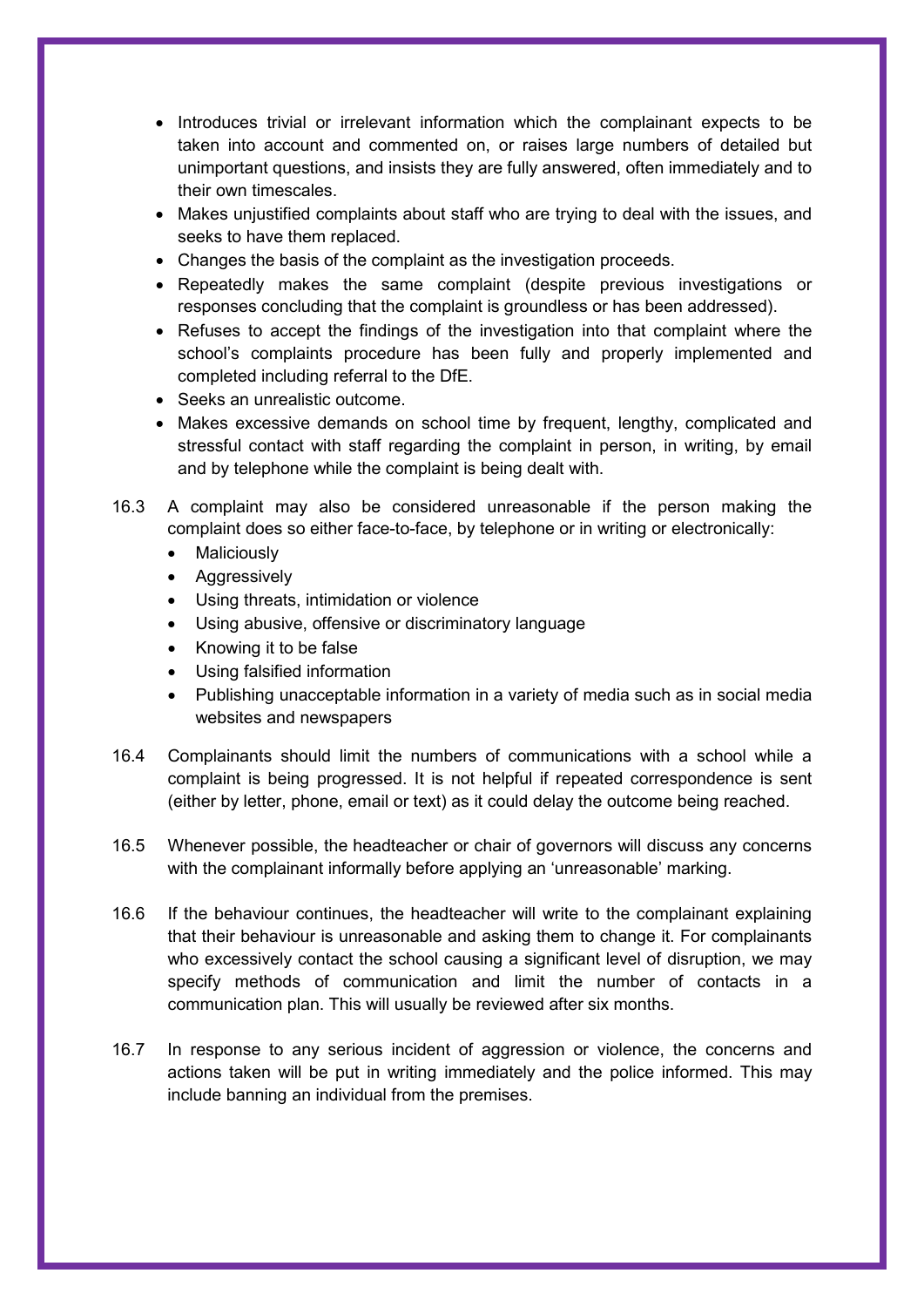# <span id="page-16-0"></span>**Complaints Procedure Form**

If you have tried unsuccessfully to resolve your complaint and wish to take the matter further, please complete this form and send it to the headteacher. (If your complaint is against the headteacher, you will need to send the form to the chair of the governing board.)

| Name:                                                                                      | Address:  |
|--------------------------------------------------------------------------------------------|-----------|
| Pupil's name (if applicable):                                                              |           |
| Pupil's date of birth (if applicable):                                                     |           |
| Daytime telephone number:                                                                  |           |
| Evening telephone number:                                                                  |           |
| Email:                                                                                     | Postcode: |
| What is your complaint concerning, and what action would you like the headteacher to take? |           |
|                                                                                            |           |
|                                                                                            |           |
|                                                                                            |           |
|                                                                                            |           |
|                                                                                            |           |
| When did you discuss your concern/complaint with the appropriate member of staff?          |           |
|                                                                                            |           |
|                                                                                            |           |
|                                                                                            |           |
|                                                                                            |           |
|                                                                                            |           |
| What was the result of the discussion?                                                     |           |
|                                                                                            |           |
|                                                                                            |           |
|                                                                                            |           |
|                                                                                            |           |
| Signed:                                                                                    | Date:     |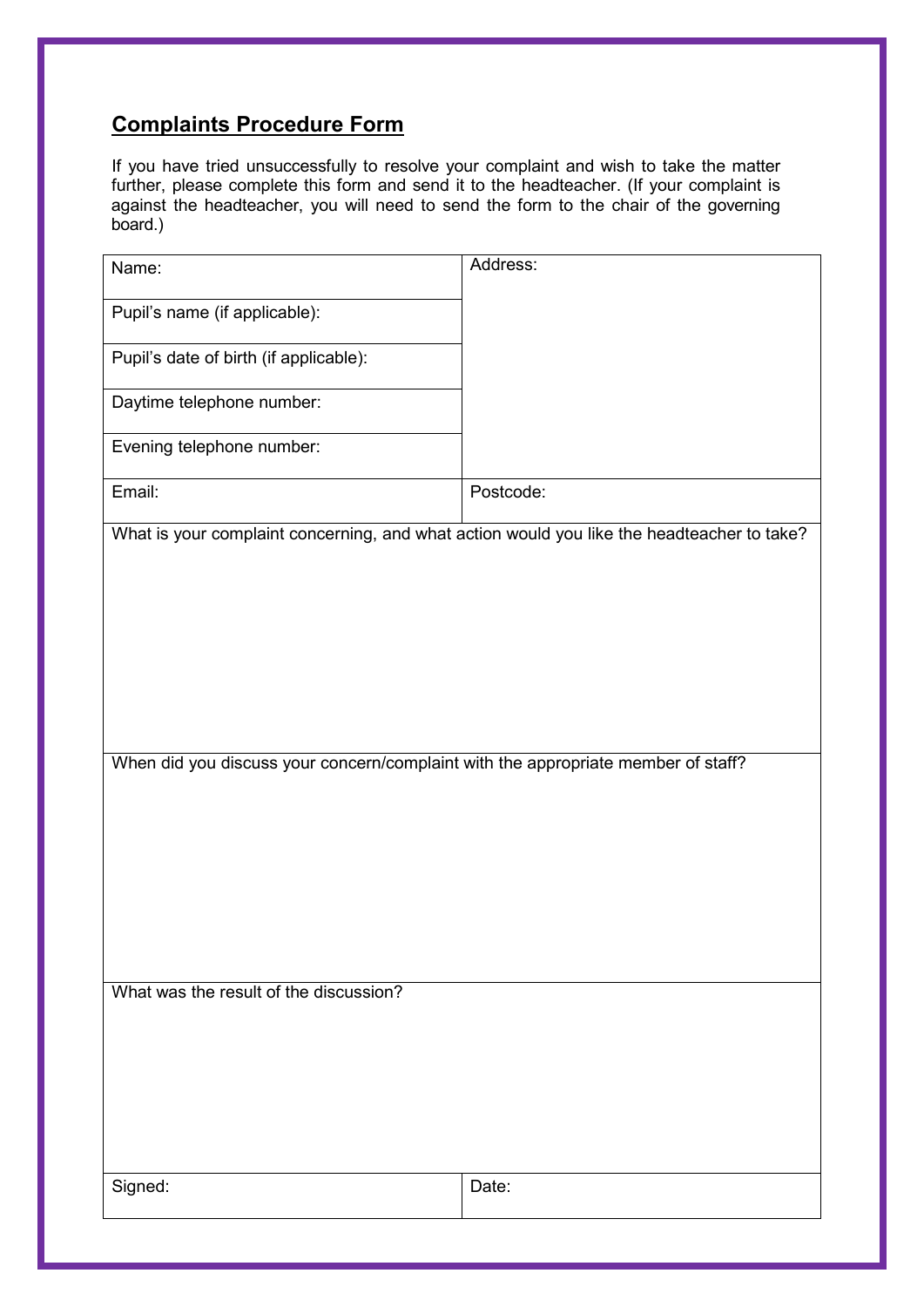# <span id="page-17-0"></span>**Example Letter to Complainant for a Stage Two Complaint**

*An example of a letter that the chair of the governing board may send to the complainant, upon receipt of a complaint at stage two.*

Dear,

Thank you for your letter dated setting out the reasons why you are not satisfied with the headteacher's response to your complaint about \_\_\_\_\_\_\_\_\_\_\_\_\_\_\_\_\_\_\_\_\_.

I am writing to let you know that I will be arranging for a complaints appeal panel (CAP) to consider your complaint, in accordance with our school's complaints procedure.

As explained in the procedure, the chair (Mr/Mrs ) of the CAP will advise, in writing, how the CAP intends to consider your complaint.

Yours sincerely,

Chair of the governing board